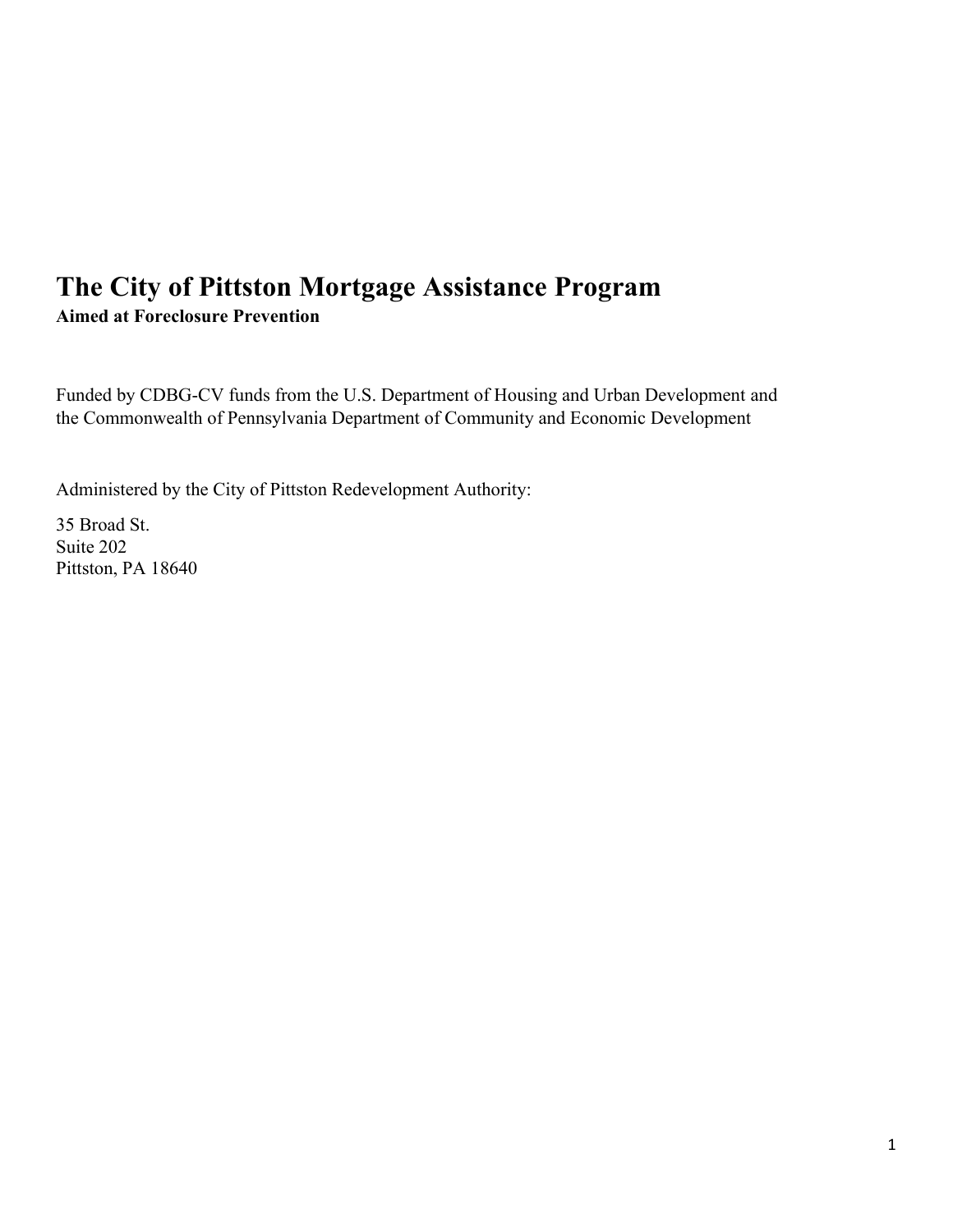### **Program Guidelines**

The purpose of the City of Pittston Mortgage Assistance Program is to assist low to moderate income households experiencing difficulty making mortgage payments due to impacts from the global COVID-19 pandemic.

The City of Pittston received Community Development Block Grants (CDBG-CV) funds through the federal Coronavirus Aid, Relief, and Economic Security (CARES) Act. Assistance provided will be granted based on the program guidelines, eligibility, and on a first-come, first qualified, first-served basis. After all eligibility criteria is met, financial assistance will be provided to the financial institution where the mortgage is filed. Due to federal funding from the (CDBG-CV) funds, assistance will only be provided to applicant's for principal/interest payments of mortgages (financial assistance will not be provided for tax, insurance, late fees, legal fees). Applicants are required to fill out a pre-screen and once eligibility is determined, they will complete a full-form application with additional supporting documents to verify 1.) income eligibility based on HUD standards, 2.) income disruption due to COVID-19 3.) mortgage arrear(s) payments and 4.) that no duplication of benefits is present and no other source of federal funds have been granted or used for the same purpose as mortgage assistance.

## **Information on CDBG-CV Funding**

This activity is a public service activity under the CDBG program regulations at 24 CFR 570.201(e) as allowed pursuant to 24 CFR 570.207(b)(4) that provides emergency grant payments made over a period of up to three (3) consecutive months directly to the provider of the housing. The activity is further regulated pursuant to 24 CFR 570.208(a)(2)(i)(B) whereby applicants shall supply information on family size and income to qualify.

### **Maximum Assistance Amounts**

Funds will assist with up to 3 months of mortgage payment to financial institutions. Funds may be used to cover mortgage payments (principal and interest only) after March 31, 2020. Maximum assistance amounts will not exceed \$800 per month, this criterion was developed using the average monthly mortgage payment in Luzerne County from data from the National Association of Realtors.

## **Eligibility & National Objective**

The CDBG primary national objective is to benefit low-and moderate-income (LMI) persons. LMI is defined as 80 percent of the city median income, adjusted by household size. In limited cases, CDBG funds may be used to alleviate qualifying urgent needs. Based on the CARES Act, the purpose of CDBG COVID-19 (CDBG-CV) funding is to **prevent, prepare for, and respond to the coronavirus pandemic.**

## **Reporting Requirements**

The City of Pittston Redevelopment Authority is required to report and file data related to participation in the Mortgage Assistance Program as it relates to income, race, and other demographic information for the populations served.

## **Program Marketing & Communication**

- City website
- Flyers in community organizations
- Newspaper ad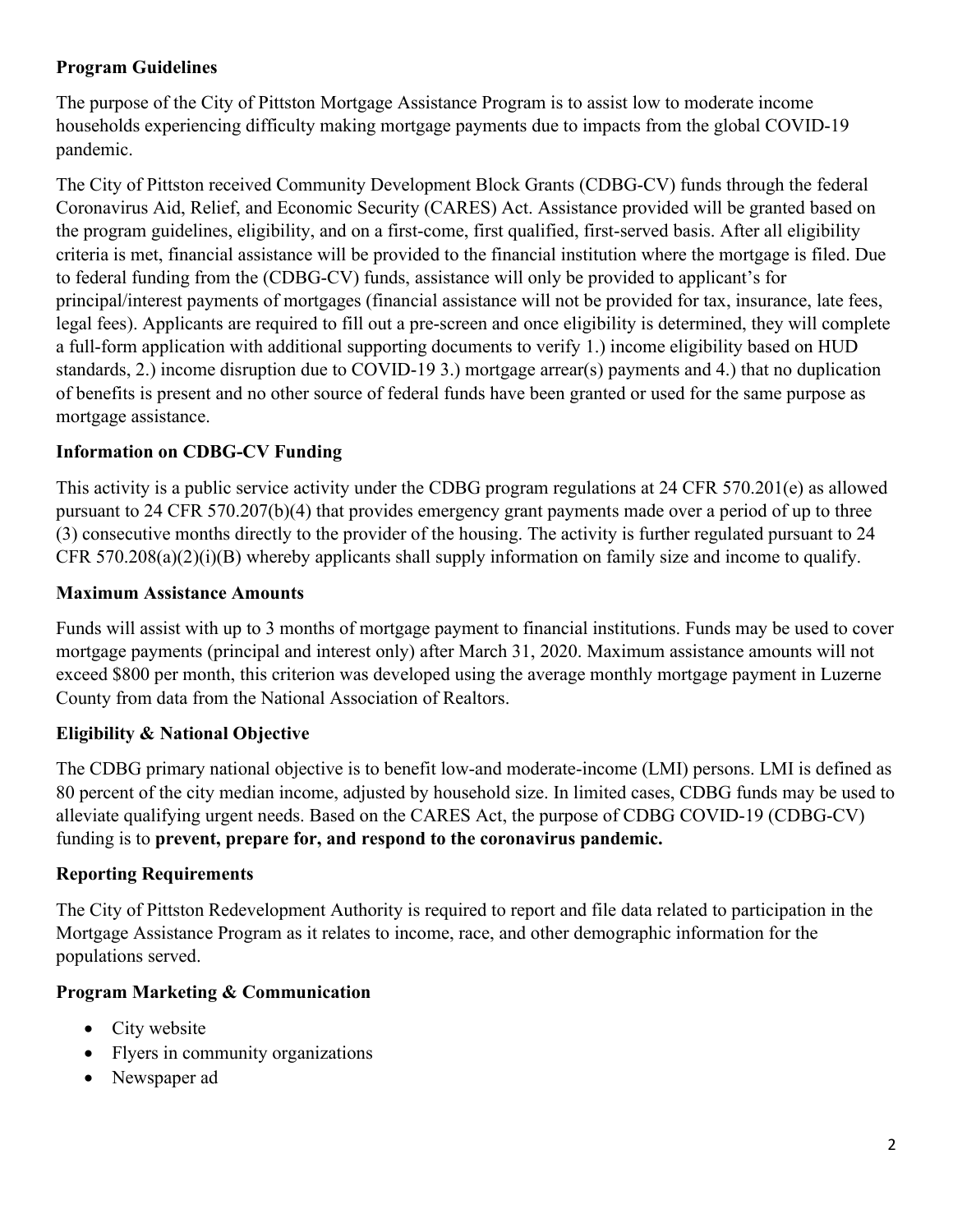### **Applicant Eligibility Criteria**

- Applicants must own a property located in Pittston, PA and reside in it as their primary residence.
- Applicants must have a current annual household income that does not exceed the U.S. Department of Housing and Urban Development (HUD) established "moderate-income" limits for Luzerne County (see HUD income chart below).

| <b>MODERN INCOME LIMITS</b> |              |
|-----------------------------|--------------|
| Household Size              | Income Limit |
|                             | \$40,150     |
| $\overline{2}$              | \$45,900     |
| 3                           | \$51,650     |
|                             | \$57,350     |
| 5                           | \$61,950     |
|                             | \$66,550     |
|                             | \$71,150     |
| Q                           | \$75,750     |

- o Note that household income eligibility is based on the following (2) factors:
	- **1. Total number of people residing in the household:** All household members are considered members of the household for the purpose of determining income eligibility. For the purpose of this EMAG, the guidance in the HOME regulations at 24 CFR 92.203(d)(1) states that "Annual Income shall include income from all persons in the household". The following are considered household members:
		- All adults, whether they are related or not
		- All children (including those living in the household and those that have been adopted) who live in the household full time, and those that will live in the household fifty percent of the time or more due to shared/joint custody, and
		- Any temporarily absent household member (those living away from the household) such as active-duty military, seasonal workers, students living away at school, etc.
	- **2. Total amount of current annual household income from all household members as stated in the Program Application and confirmed by supporting documentation.**
- Applicants must submit evidence of current mortgage balance indicating arrear(s) payments
- Applicants must have a complete and accurate application in order to be eligible. Incomplete applications will not be reviewed.
- Applicants must certify that no duplication of benefits exists, i.e., applicant has not been granted federal or state funds for the same purpose as mortgage assistance.

## **Property Eligibility Criteria:**

- Property type must be owner-occupied
- The property must not be listed for sale

#### **Covid-19 disruption Eligibility Criteria:**

• Applicants must document a clear, negative economic impact as a result of the COVID-19 pandemic resulting in the inability to pay monthly mortgage payments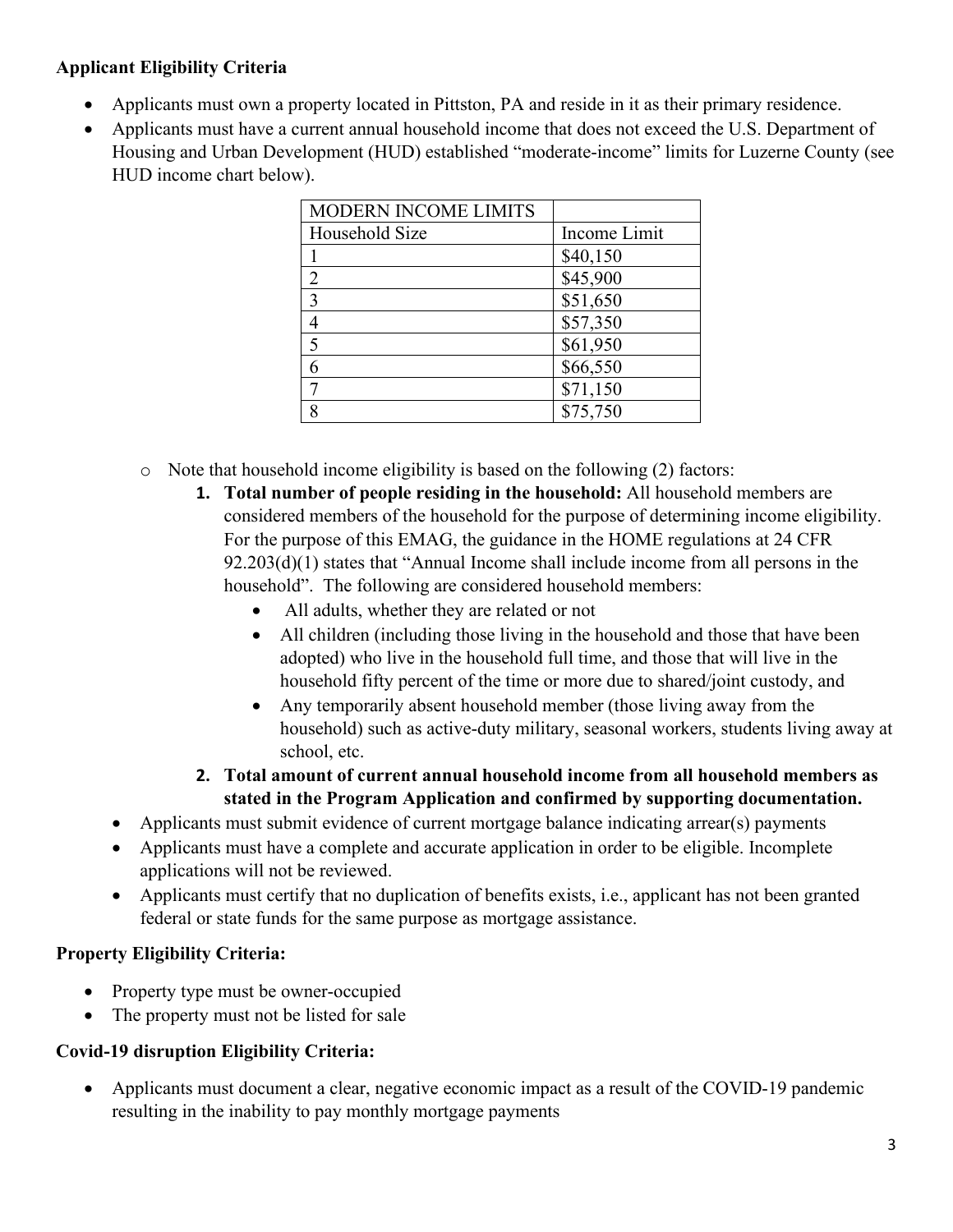- Applicants must include supporting and verifiable documentation showing income prior to the COVID-19 disruption and post the COVID-19 disruption
- Documentation will include:
	- o Proof of sources of income for all residents in the household over the age of 18 including:
		- Paystubs
		- Bank account statements by month starting from pre-covid disruption to post-covid disruption
	- o Proof of unemployment compensation (if applicable)
	- o Proof of disability compensation (if applicable)
	- o A copy of the applicant's notification of job loss/termination, furlough, or reduction in hours/pay from the employer during the eligible pandemic period (March 1, 2020 to present).
	- o A notarized affidavit signed that includes the name of the family member who is self-employed, the name and nature of the business, and narrative confirming economic impact on selfemployment during the eligible pandemic period
	- o Self-certification of income loss due to COVID-19 and any other documents deemed acceptable by the Redevelopment Authority.

#### **Eligibility Determination & Intake Process**

• **Step 1 - Prescreen**

To apply for assistance from this program, each applicant must be pre-screened to establish eligibility to receive assistance. To pre-screen, submit the pre-screen questionnaire which is attached to this document, starting on page 5. Should the applicant meet the basic eligibility threshold, the applicant will be sent a full-form application. Receiving the application does not guarantee the applicant will receive benefits under this program.

#### • **Step 2 – Selection Process**

COVID-19 has created great needs for the Pittston community, many of these needs are greater than the resources available. The City has limited funding for the mortgage assistance program and to create the most equitable chance of resident participation, applicants who are determined eligible after the prescreening process will be sent a secondary full-form application and request for additional supporting documentation. Once all documents have been verified, applicants will move forward on a first-come, first-served, first-qualified, first-served basis. Application submission does not guarantee that the applicant will be selected and receive benefits under this program. Applicants shall sign and return a Program Participation Agreement with their application. If selected to receive program assistance, the Authority will execute the Program Participation Agreement.

#### **Applicant Understanding of Program Guidelines**

#### **Duplication of Benefits**

Applicants must certify under penalty of perjury, under the laws of Pennsylvania, that they are not able to receive, and have not received, other federal or non-federal benefits or assistance for mortgage assistance for the period of time between March 1, 2020 and the date of last signature on this application form. Applicants shall further certify that they will not pursue other federal or non-federal benefits for the same uses of this mortgage assistance program for mortgage costs for the period of March 1, 2020 until the final assistance payment is made by the Authority under the Emergency Mortgage Assistance Grant Program.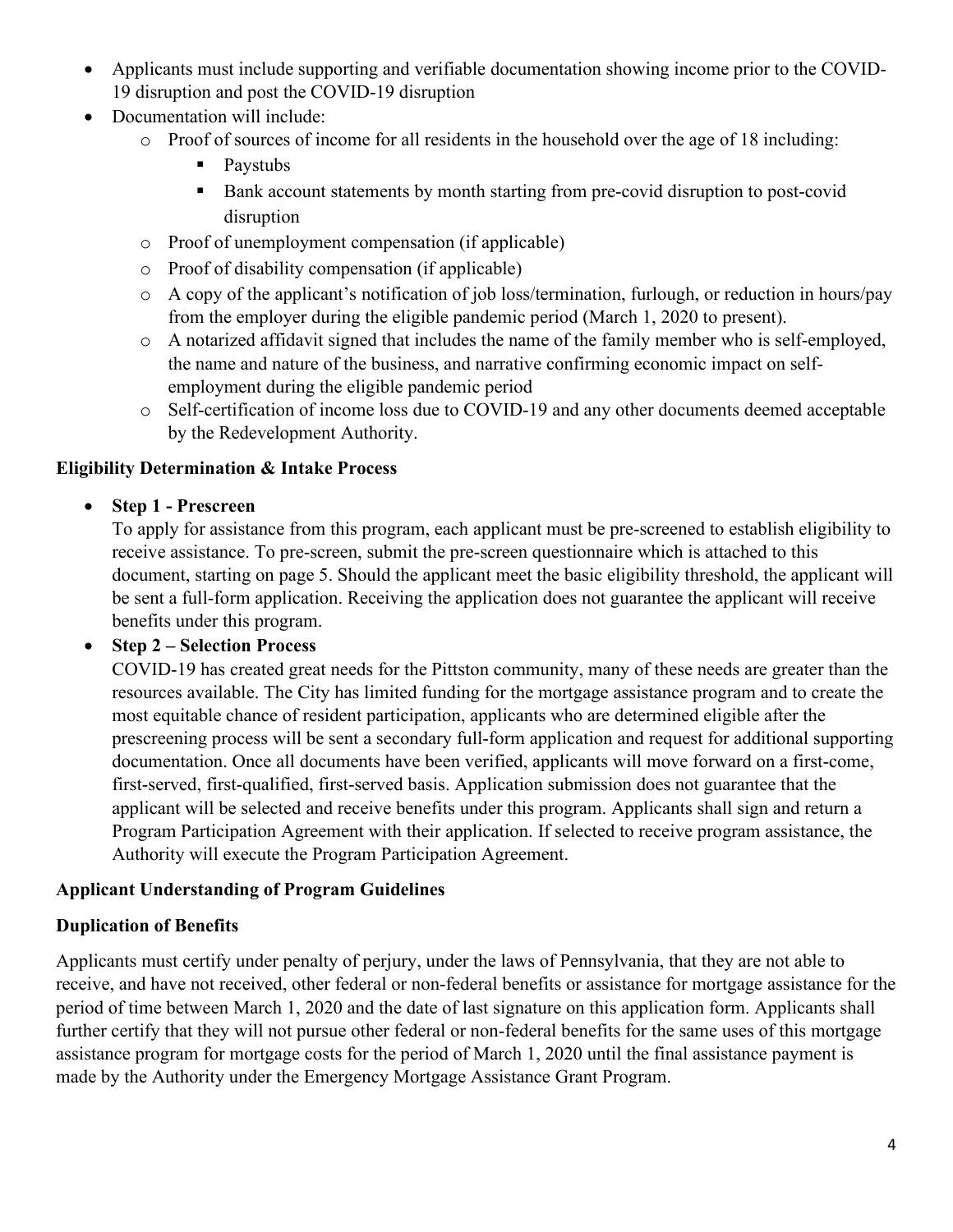### **False Claims**

Applicants shall certify on the Program Application under penalty of perjury that "The information provided on this form is subject to verification by HUD at any time, and Title 18, Section 1001 of the U.S. Code states that a person is guilty of a felony and assistance can be terminated for knowingly and willingly making false or fraudulent statement to a Department of the United States Government."

#### **Non-discrimination & Language Assistance**

The City of Pittston will provide reasonable accommodations and/or modifications or provide language assistance to individuals requesting such assistance to benefit from the services provided by the Mortgage Assistance Program. The Mortgage Assistance Program shall be implemented consistent with the City of Pittston's commitment to State and Federal equal opportunity laws. No person shall be excluded from participation in, denied the benefit of, or be subjected to discrimination under any program or activity funded in whole or in part with CDBG-CV program funds on the basis of their disability, family status, national origin, race, color, religion, sex, ancestry, age, or other arbitrary discrimination.

#### **Confidentiality for Applicants**

The City of Pittston Redevelopment Authority will abide by all regulations stated within the Privacy Act of 1974. Employees of the Redevelopment Authority will not disclose personal or confidential information that is shared as part of the application or intake process.

### **Conflict of Interest**

In accordance with 24 CFR 570.611, no member of the governing body and no official, employee or agent of the City of Pittston Redevelopment Authority, nor any other person, either for themselves or those with whom they have business or immediate family ties, who exercises policy or decision-making responsibilities will financially benefit from this program.

#### **Application Completion**

Funding is limited, and time is of the essence in supporting local families during this difficult time. For these reasons, it is important that applications are complete and accurate. Incomplete applications will not be reviewed.

By signing below, applicants agree that they have read and understand the terms and conditions outlined in the program guidelines.

Applications will be made available online as fillable forms that can be e-mailed to sbonacci@pittstonrda.com or printed and mailed back to the Redevelopment Authority at the following address:

35 Broad St. Suite 202 Pittston, PA 18649